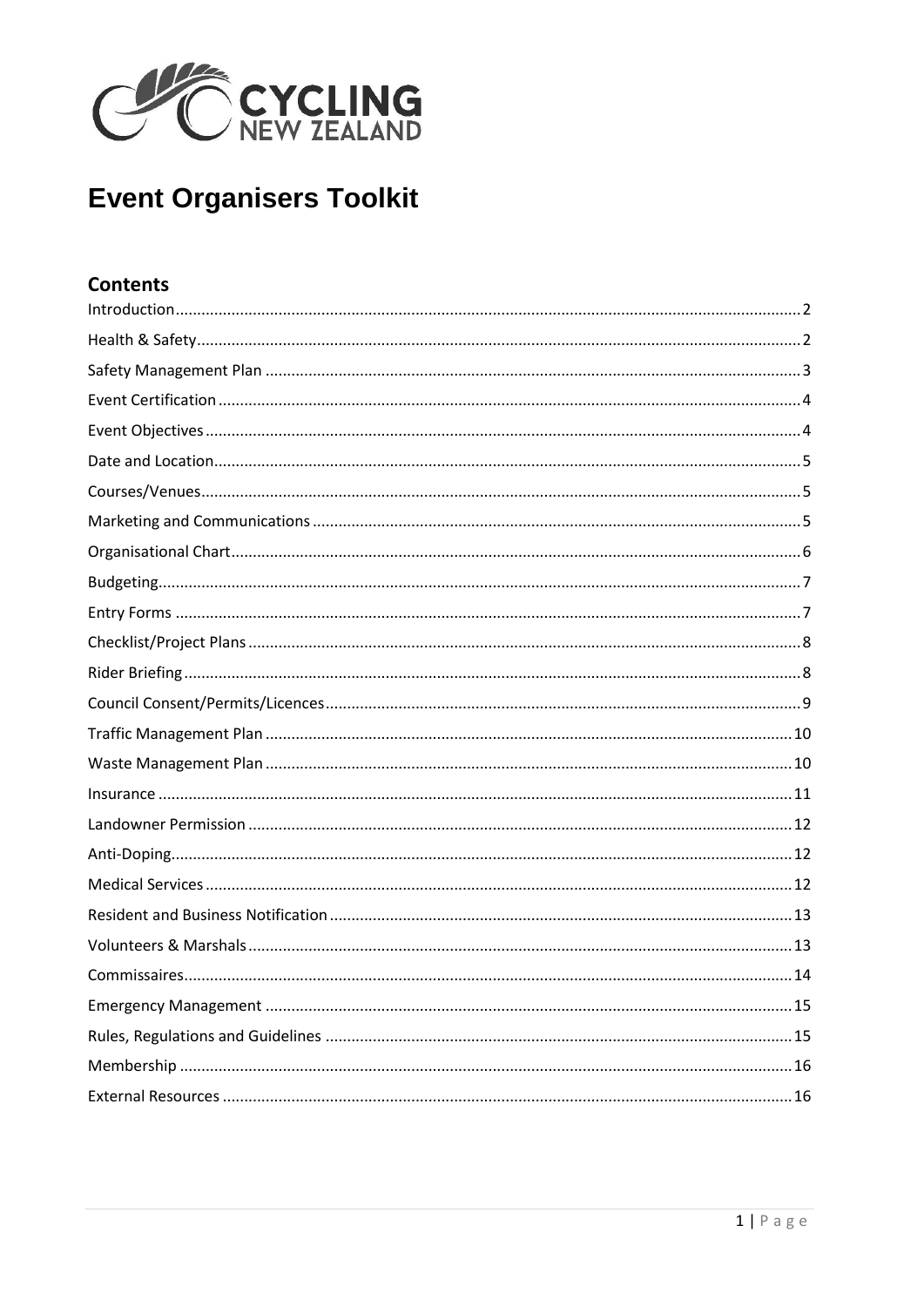<span id="page-1-0"></span>Organising a cycle race can be hard work but rewarding when done successfully.

The organiser's toolkit contains information in key areas that an organising committee needs to consider before delivering a cycling event in New Zealand. It covers the key requirements that events should be including in their planning for a safe, fair event and that meets Event Certification standards.

It is designed to provide information on key areas of event organisation that support, enhance and develop cycling events throughout New Zealand to ensure that riders, volunteers, officials, spectators and staff have a safe, fair and fun event experience.

This information is updated annually but it is important to understand that legislation can change more frequently, and it is advised that the event organiser seek professional advice where required to deliver their event.

This toolkit is not intended to be an exhaustive or prescriptive guide, instead it highlights key areas of event organisation to consider when planning a cycling event and provides templates and helpful links where appropriate.

If you have any feedback, improvements or additional information that would assist other organising committees please send it to [Cycling New Zealand.](mailto:events@cyclingnewzealand.nz?subject=Event%20Certification%20Query)

#### <span id="page-1-1"></span>Health & Safety

As an event organiser you have obligations under the Health and Safety at Work Act 2015 (HSWA2015) and associated regulations. The Act and regulations provide for the management of health and safety in relation to all workers at your event, both volunteer and paid, participants, spectators and to those in the vicinity of your event.

It is important that you fully understand your obligations and have systems and plans in place to meet them at all stages of event planning and delivery.

The development of a Safety Management Plan (SMP) will provide a framework to assist you in your planning to deliver a safe environment for all those involved in the event. It is the Event Organisers sole responsibility to ensure that this plan meets all legislative requirements and compliance including the HSWA2015. This is not the role of Cycling New Zealand as they do not possess the necessary expertise in safety matters to assess your safety plan. Consider employing the services of a health and safety expert and/or taking legal advice to make sure you meet all your obligations.

The full requirements for health and safety in the workplace are set out in the [Health and Safety at](http://legislation.govt.nz/act/public/2015/0070/latest/DLM5976660.html)  [Work Act 2015.](http://legislation.govt.nz/act/public/2015/0070/latest/DLM5976660.html)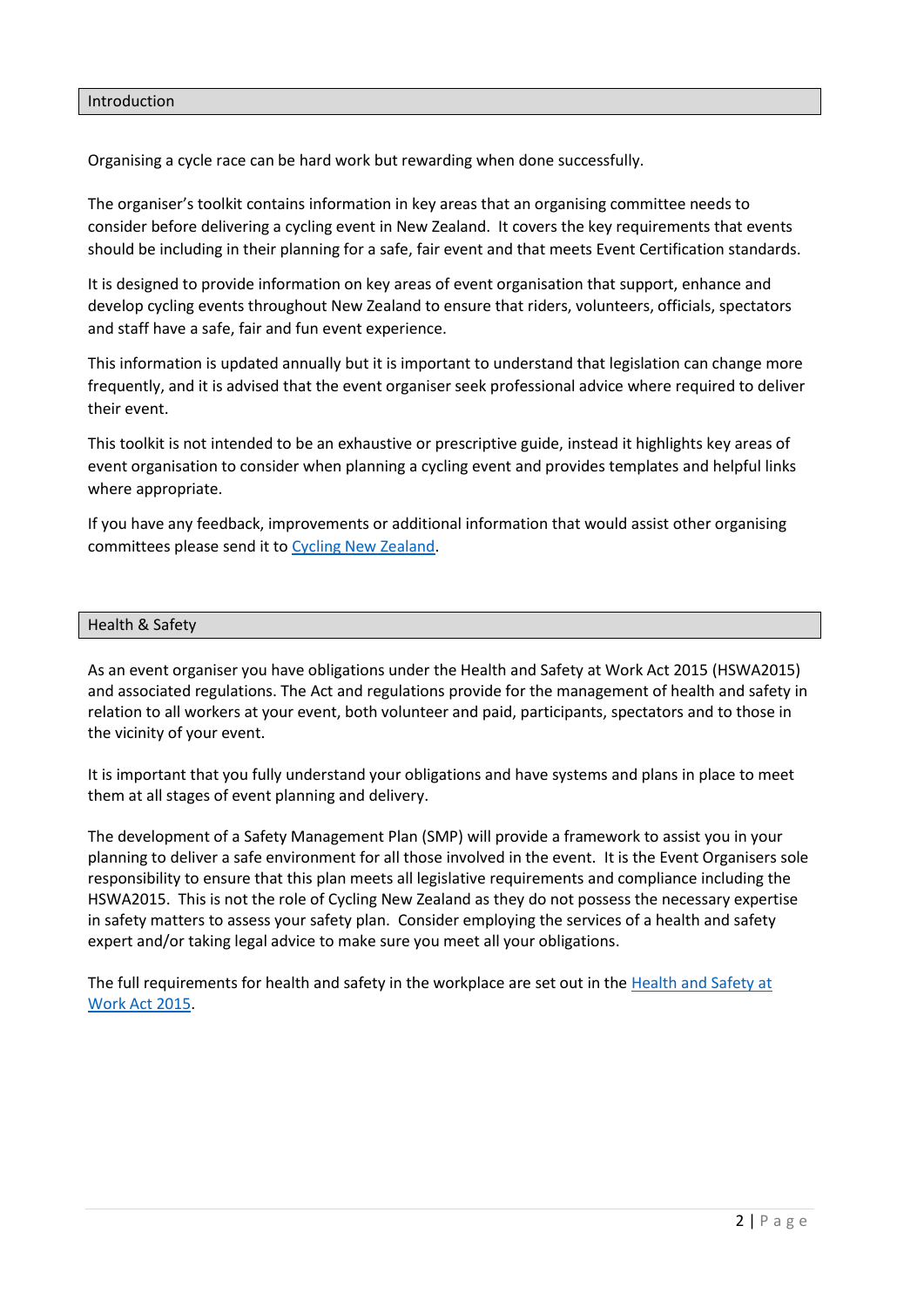### <span id="page-2-0"></span>Safety Management Plan

The development of a Safety Management Plan (SMP) will provide a framework to assist you in your planning to deliver a safe environment for all those involved in the event. As a general guide your Safety Management Plan should contain the following as a minimum:

- Event Details (event name, event owner, event date, website, general overview)
- Risk Assessment and Management (outline the events approach to risks and hazard management and identify risks and the management of these)
- Medical Management (what provisions will you have onsite for first aid/medical)
- Contractor Management (how will you deal with outside contractors and their H&S)
- Emergency Planning (how you will deal with an emergency situation, mass evacuation, etc)
- Contingency planning (what are your contingency plans and how will you manage/implement these)
- Accident & Injury management (how will you record and report any accidents and incidents)
- Organisation Structure (clearly show the 'Chain of Command' at the event and summarise the key roles and responsibilities)
- Document Control how often is the plan updated and where is the plan located (digitally and physically)
- **Communication** 
	- $\circ$  Briefings (how will you manage safety briefing, worker training, inductions and rider briefings)
	- $\circ$  Event day communications general event, cancellations, changes, weather (how will you communicate general event information and urgent messages)
	- o Emergency communication (how do event staff, workers and volunteers communicate in the case of an emergency)
	- $\circ$  Public (how have you notified the community surrounding the venue/course of the event and the implications it may have for them)

Click [here](https://www.cyclingnewzealand.nz/event-resources) for a framework of a SMP (this gives you the framework but you are responsible for the content as it is your event).

There is a wide range of resources available to you to help with health and safety planning for your event. Some of these are listed below:

- [Health and Safety at Work Act 2015](http://legislation.govt.nz/act/public/2015/0070/latest/DLM5976660.html)
- **[Generic Hazard Register Cycling Events](https://www.cyclingnewzealand.nz/media/2276/2276.pdf)**
- [Sport NZ Risk Management for events](http://www.sportnz.org.nz/managing-sport/search-for-a-resource/guides/risk-management-for-events)
- [New Zealand Major Events Health & Safety](http://www.majorevents.govt.nz/resource-bank/health-safety)
- [Health & safety Guidance for School Sport](https://www.cyclingnewzealand.nz/media/2278/2278.pdf)
- [WorkSafe NZ](http://www.worksafe.govt.nz/worksafe)
- [Volunteer factsheet](http://www.worksafe.govt.nz/worksafe/information-guidance/all-guidance-items/volunteers-pdf-fact-sheet/volunteers.pdf)
- [Introduction to HSWA](https://worksafe.govt.nz/managing-health-and-safety/getting-started/introduction-hswa-special-guide/)

It is highly recommended that you seek professional advice when preparing a safety management plan for your event. There are also several companies that can audit your plan to ensure it meets the minimum requirements.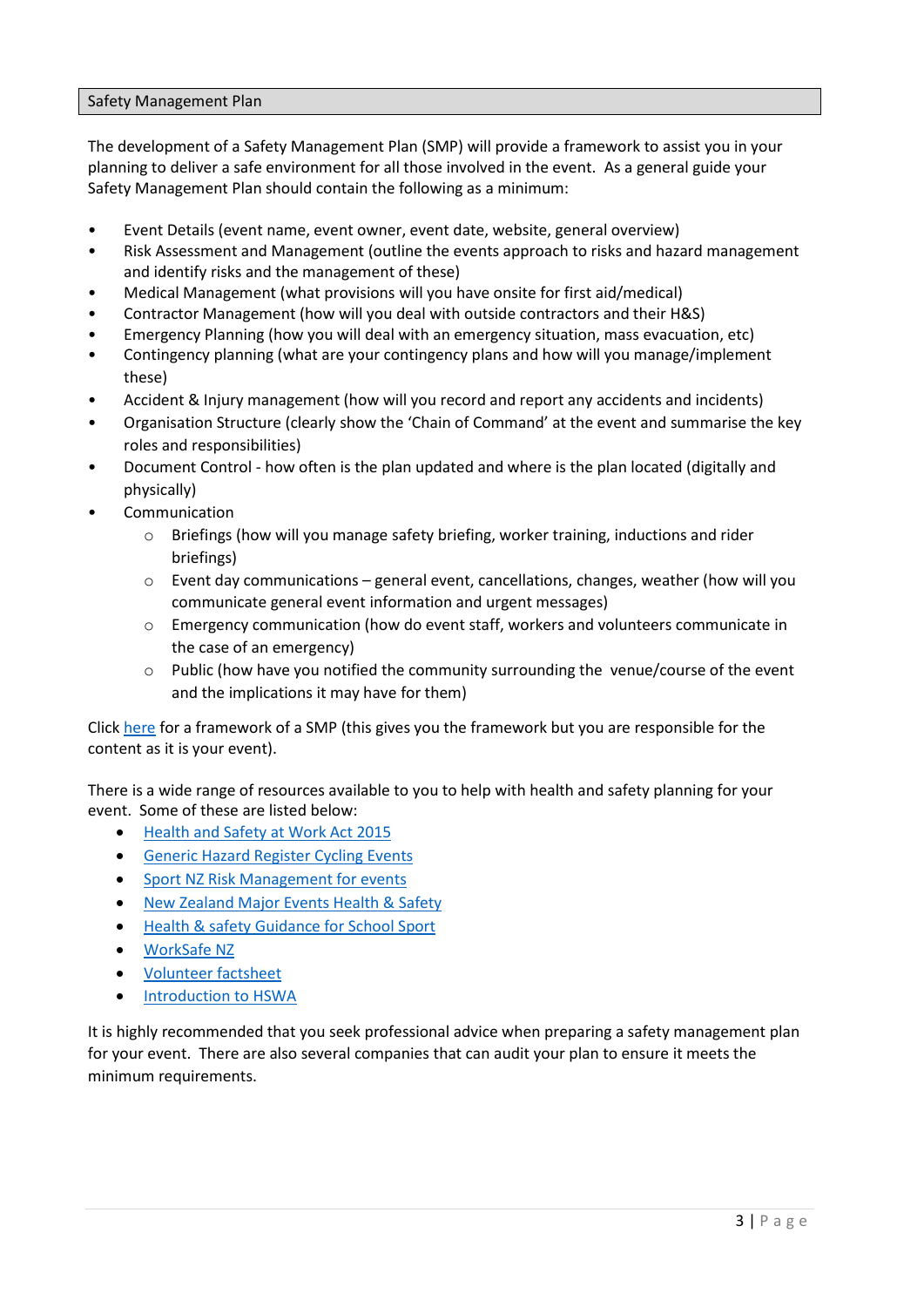# <span id="page-3-0"></span>Event Certification

Cycling New Zealand's Event Certification is a program to support and recognise cycling events (across all codes and levels) that are demonstrating a safe and fair environment for riders, volunteers, officials, spectators and supporters.

# **Event Certification Objectives**

- To provide event organisers with a positive and beneficial programme to enable them to support Cycling New Zealand
- To offer recognition and value to event organisers who demonstrate safe and fair event planning and delivery
- To offer recognition to event organisers who support Cycling New Zealand and Cycling New Zealand's members
- To support the development and enhance the quality of events
- To give a level of assurance to participants (riders, volunteers, officials, spectators or supporters).
- To give a level of assurance to stakeholders such as councils and funding agencies
- To be able to identify and assist with the management of events on the New Zealand calendar
- To enhance the visibility of events that support competitive racing structure, rider development and high performance objectives
- To develop meaningful and closer relationships with Event Organisers

Click [here](https://www.cyclingnewzealand.nz/event-certification-programme) for more information on Event Certification.

### **Event Certification Levels**

| Level                           | <b>Type of Event</b>                                             |
|---------------------------------|------------------------------------------------------------------|
| <b>Cycling New Zealand</b>      | Aimed at recreational/fun ride events where riders are not       |
| <b>Recognised Event</b>         | required to hold a licence.                                      |
| <b>Cycling New Zealand</b>      | Aimed at competitive events were riders are required to hold a   |
| Sanctioned Event                | licence.                                                         |
| <b>UCI Sanctioned Event and</b> | International and National Championship level competitive events |
| <b>National Championships</b>   | for licenced riders registered on the global calendar            |

<span id="page-3-1"></span>

| Event Objectives |  |
|------------------|--|

Before you start planning your event, it's important to understand your key objectives.

By setting some clear event objectives this will help you stay focused on your vision, shape your thinking, enable key decisions to be made objectively and enable you to measure the success at the end of the event.

Objectives can include: Engaging and mobilising a community, providing a fundraising platform for a specific cause or organisation, providing an event for a certain demographic/ability level, to celebrate cycling, to engage with other community businesses etc.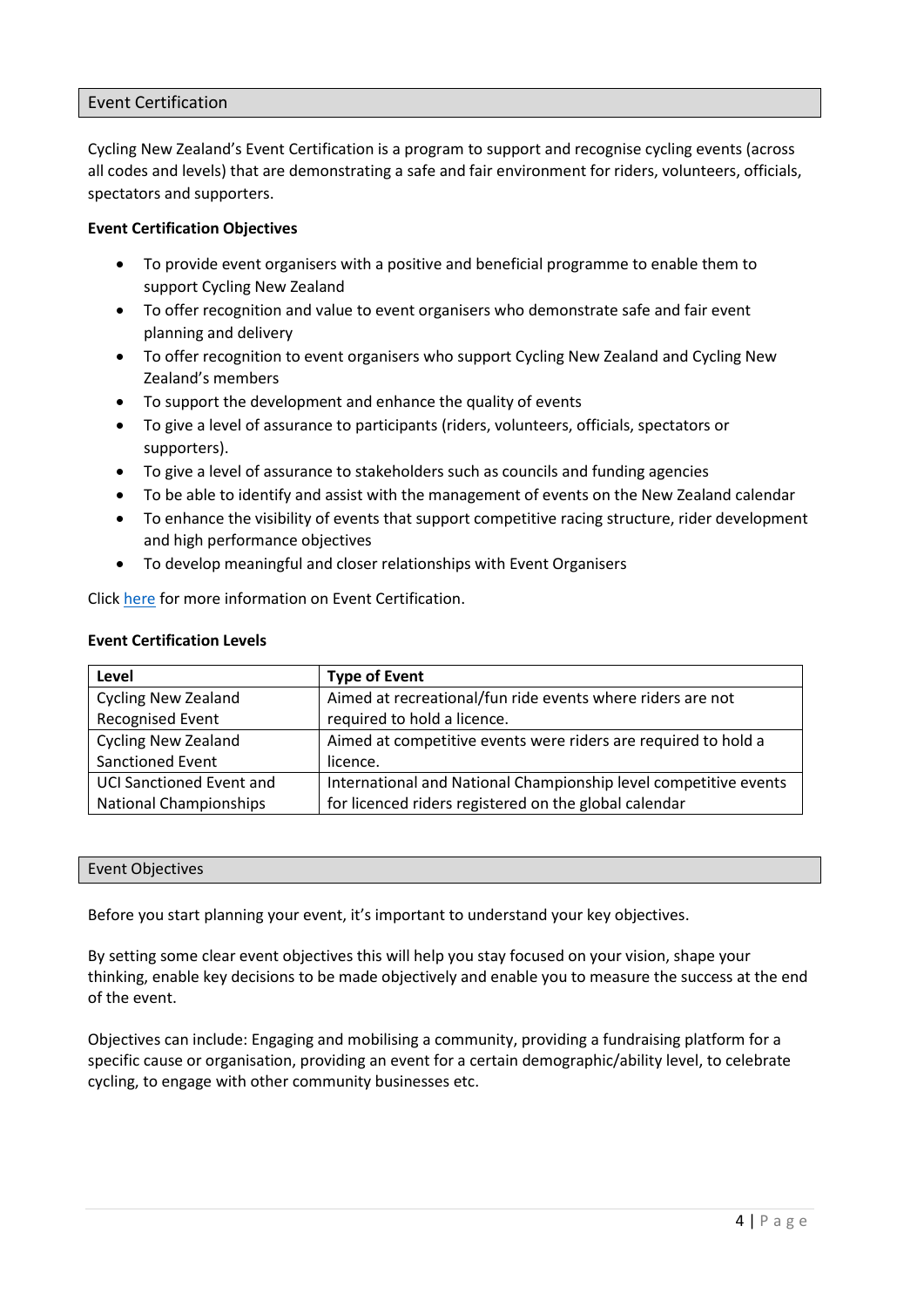### <span id="page-4-0"></span>Date and Location

Agreeing on a date and suitable location to enable your events vision to come to life is sometimes harder than it seems! There are a wide number of factors that need to be considered. These include but are not limited to:

- Existing (cycling and/or non-cycling) events that are in your area who are aiming to attract the same demographic in a similar region.
- Other events (cycling and/or non-cycling) that could impact consents, venue infrastructure availability, accommodation supply, traffic flows and seasonal high-use areas.

Check out the [Cycling New Zealand Events Calendar](https://www.cyclingnewzealand.nz/events) or contact Cycling [New Zealand](mailto:events@cyclingnewzealand.nz?subject=Event%20Certification%20Query) to check what other events are on. Utilise other event websites to understand non-cycling events in the region such as [Triathlon NZ](https://triathlon.kiwi/) and your local council websites.

# <span id="page-4-1"></span>Courses/Venues

When you are looking at courses for your event, there are a number of things to consider. These include but are not limited to:

- areas for event village/HQ
- sufficient parking
- minimising community impact
- traffic flow
- road conditions
- hazards (one-way bridges, road works, stock movements)
- variety in terrain
- width of roads
- spectator viewing
- cell-phone/radio coverage

### <span id="page-4-2"></span>Marketing and Communications

There are many ways to promote your event. A good event will have a website (there are a number of free templates you can use for minimal hosting fees – such as [Wix,](https://www.wix.com/) [Wordpress,](https://wordpress.com/) [Squarespace\)](https://www.squarespace.com/), social media [\(Facebook,](https://www.facebook.com/) [Instagram\)](https://www.instagram.com/) and online entry (companies such as [Event Plus](https://about.eventplus.net/) offer a comprehensive service for small and large events).

Free calendar listings are currently available o[n Cycling New Zealands website](https://www.cyclingnewzealand.nz/events) (for events that are part of Event Certification) or sites such as [Eventfinda,](https://www.eventfinda.co.nz/) [Your Events](http://www.yourevents.co.nz/) or your local council events guide such as What'[s on in Waipa.](http://www.whatsonwaipa.co.nz/)

Communicating with your participants can greatly enhance their experience. A happy participant is an informed participant. At a minimum, you should plan to send a pre event email with key information such as links to programme/schedule, event manual, key times for number pick up, briefings, links to start/entry lists, licencing reminders, social media links and link to the event website (or the main information platform). [MailChimp](https://mailchimp.com/) is a cost effective tool (can be free) to assist with email marketing and communication campaigns.

During the event you should have the ability to communicate quickly with your participants in the case of any contingency plans or change in schedule. Look at bulk text services such a[s BurstSMS.](https://burstsms.co.nz/) At a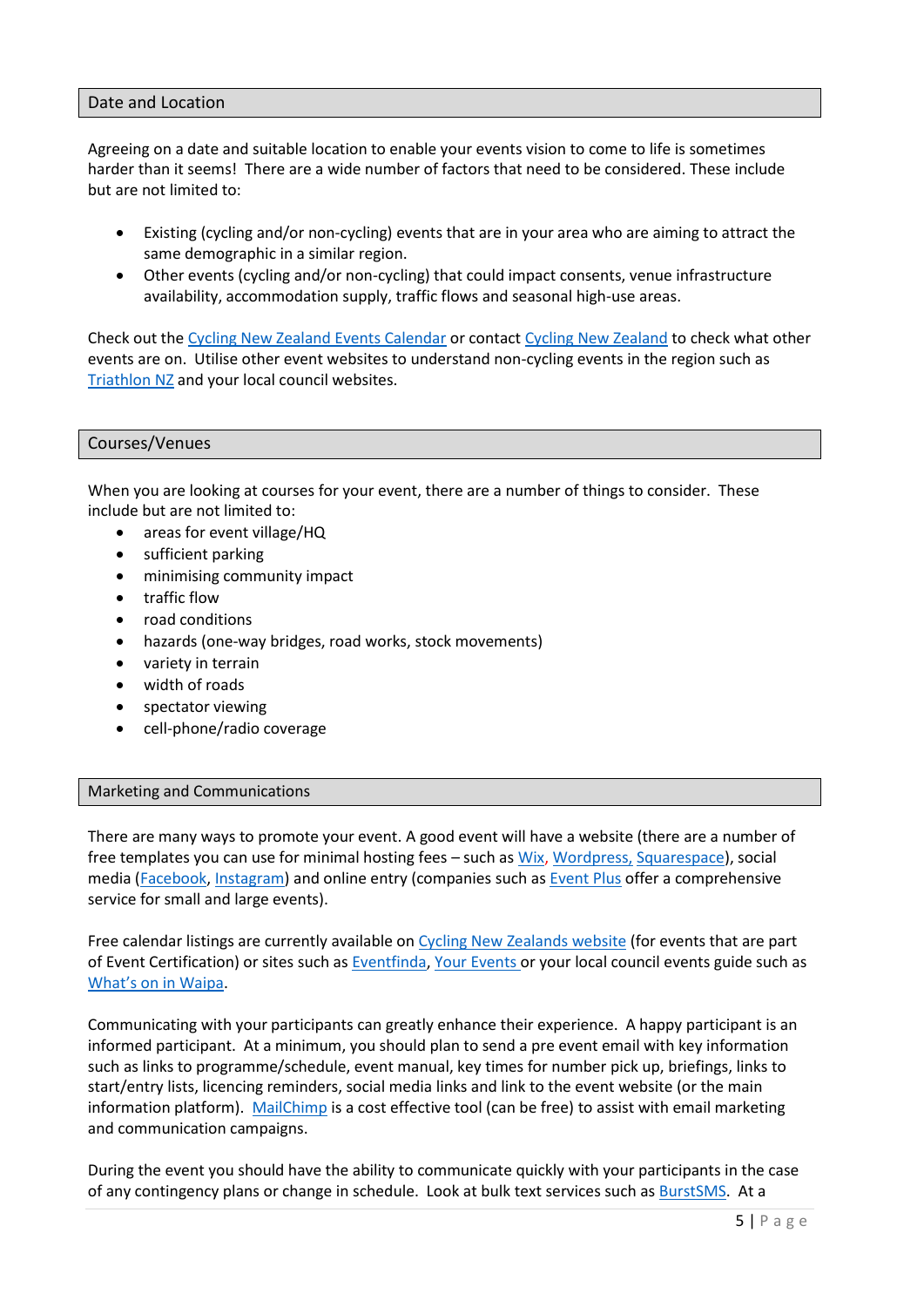minimum you should have email addresses and be able to update the websites and social media at short notice.

Post event, it is a great idea to send a note to thank the participants for selecting your event. You can include links to results, media releases, photos and videos, thank your sponsors for their support and ask for feedback. Consider using survey platforms such as [Survey Monkey.](https://www.surveymonkey.com/) If you have other events on the calendar or a date for the event next year – let them know.

# <span id="page-5-0"></span>Organisational Chart

The manner in which events will be directed is, to a degree, dependent on the size of the event. There must, however, be one person in overall control (e.g Event Director) and all other event personnel are ultimately answerable to that person. The Event Director may also have reporting responsibilities through to any governance/board structure in place.

The development of the event industry and the expectations from a participants and legislation perspective mean that the 'event' is wider than the cycle race itself. As such you may need to identify and acknowledge strengths and weaknesses in key personnel to ensure you have the right people in the right positions to enable your event to be a success (eg marketing, sponsorship, entry administration, social media, H&S management, traffic management, race direction etc)

In larger events the Event Director should consider appointing managers to oversee key aspects of planning, to brief/supervise the volunteers and setup of the various sections of the event to ensure that all requirements are covered. One person cannot do everything and a good Event Director recognises their own and others strengths and weaknesses and puts support in the areas of weakness.

The need for sectional assistance and marshals is also dependent on the number of participants in the event. From the Event Director to the marshal on the road, all must be aware of the health and safety plan surrounding the event.

**Event Director** Chief Race Manager **Event Manager** Commissaire **Rider and Event** Course Manager Commissaires **Results & Timing** Site Manager administration **Volunteers and Marshals** 

Below is an example of an organizational chart for a medium size event.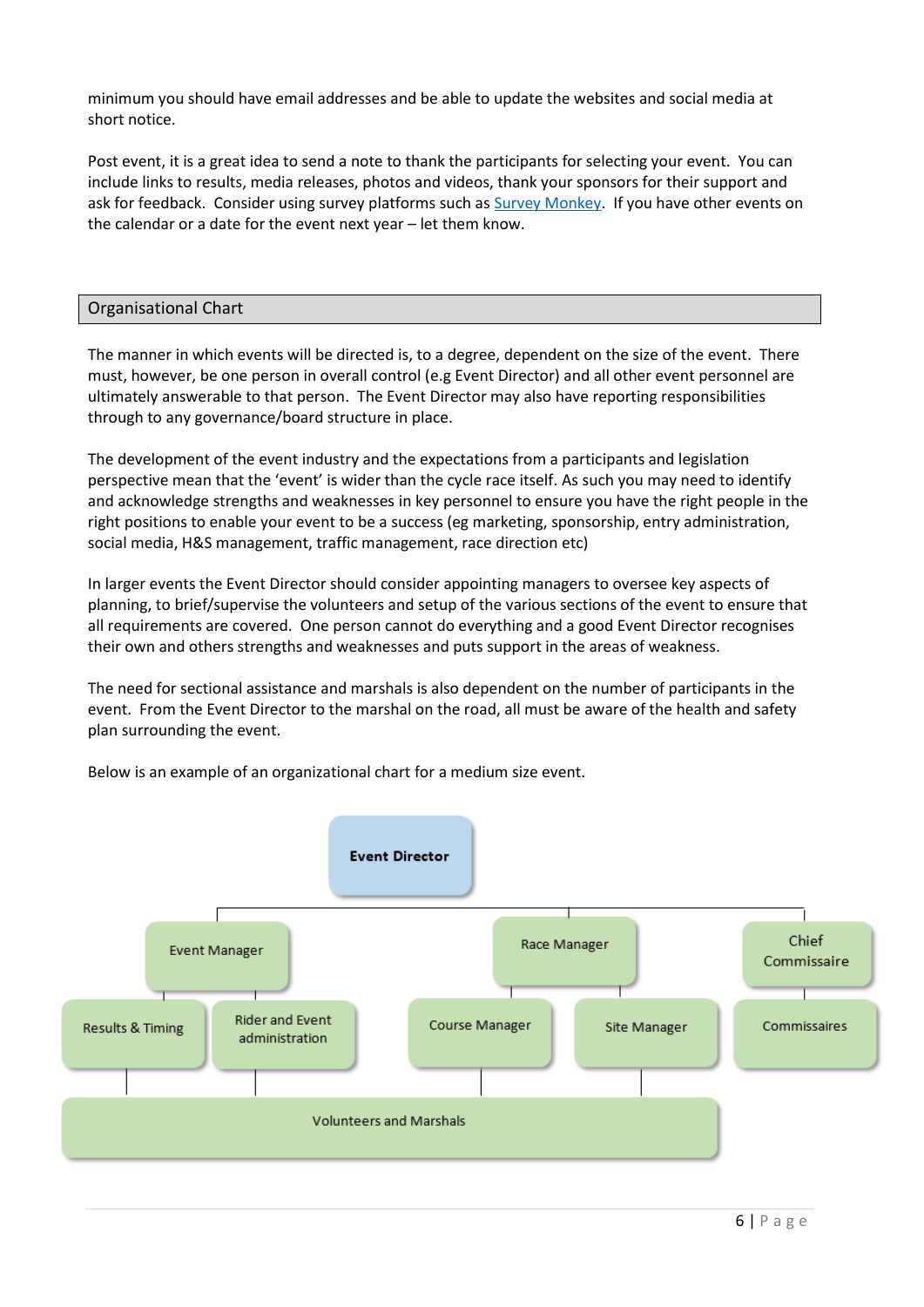### Distance/Age Guidelines

The following table summarises the race distance guidelines for sanctioned events (Road only). Request for exemptions to these distances will be considered on a case by case basis and can be requested at the time of application.

| Category         | <b>Distance Guideline</b> |                                 |                        |                                        |                                     |                              |  |
|------------------|---------------------------|---------------------------------|------------------------|----------------------------------------|-------------------------------------|------------------------------|--|
| Women            | World<br>Championship     | <b>National</b><br>Championship | Centre<br>Championship | International &<br><b>Major Events</b> | Open &<br><b>Domestic</b><br>Events | Development<br><b>Events</b> |  |
| Flite & Under 23 | 125-145km                 | 85-105km                        | 70-85km                | Up to 150km                            | 60-100km                            | 45-70km                      |  |
| Junior Under 19  | 70-85km                   | 55-75km                         | 50-70km                | 60-100km                               | 50-80km                             | 40-65km                      |  |
| Junior Under 17  | n/a                       | 35-55km                         | 30-50km                | 35-50km                                | 35-50km                             | 25-40km                      |  |
| Junior Under 15  | n/a                       | 25-35km                         | 20-30km                | 20-30km                                | 20-30km                             | 15-25km                      |  |
| Junior Under 13  | n/a                       | n/a                             | $<$ 20 $km$            | $<$ 20 $km$                            | $<$ 20 $km$                         | $<$ 20 $km$                  |  |
| Men              |                           |                                 |                        |                                        |                                     |                              |  |
| Elite & Under 23 | 160-185km                 | 140-180km                       | 70-85km                | Up to 180km                            | 75-160km                            | 45-70km                      |  |
| Junior Under 19  | 115-140km                 | 85-115km                        | 75-95km                | 60-125km                               | 60-120km                            | 50-80km                      |  |
| Junior Under 17  | n/a                       | 55-70km                         | 45-65km                | 35-70km                                | 35-70km                             | 30-55km                      |  |
| Junior Under 15  | n/a                       | 25-40km                         | 25-40km                | 25-40km                                | 25-40km                             | 20-30km                      |  |
| Junior Under 13  | n/a                       | n/a                             | $<$ 20 $km$            | $<$ 20 $km$                            | $<$ 20 $km$                         | $<$ 20 $km$                  |  |

#### <span id="page-6-0"></span>Budgeting

Good event planning includes preparing an event budget so you are fully aware of the financial outcome of the event. Working through a budgeting process also enables you to double check your planning and to check if you have organised key items. You can view a template [here.](https://www.cyclingnewzealand.nz/event-resources)

#### <span id="page-6-1"></span>Entry Forms

There are a number of ways available for you to collect entry information. Online entry is available through paid platforms such a[s Event Plus](http://about.eventplus.co.nz/) or Active.com. These sites generally come with an admin fee (per entry) but do offer credit card payments but the benefit is that data and payment are all collected at the time. Other free options include sites such a[s Form Stack](https://www.formstack.com/) but generally do not include a payment method. You can also use a paper entry form.

The following details should be include to

- Full Name
- **•** Email address
- Address
- Gender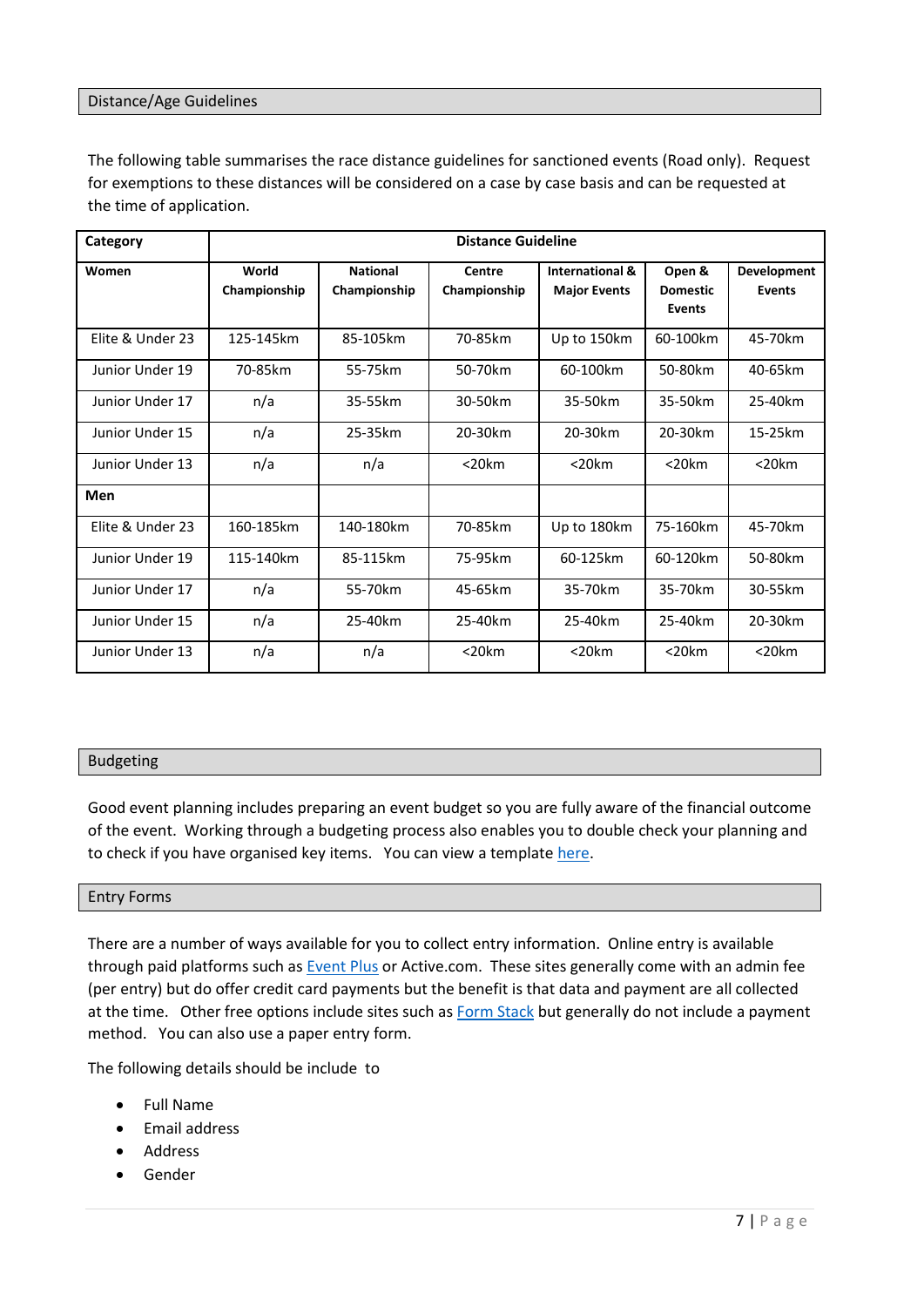- Mobile Number
- Date of Birth
- Confirmation of category
- Emergency Contact and contact phone number for on the day \*
- Medical conditions \*

\*In the event of a serious incident either you or the police may need to contact this person. Pre-existing medical conditions can be helpful for medical services on the day.

This full database should be available to access on the day.

#### <span id="page-7-0"></span>Checklist/Project Plans

Having a prepared checklist and key timelines/milestones will assist you with your planning and will ensure you don't miss anything. You can also use online tools such as [Trello](https://trello.com/) which will help if you are assigning tasks to others. You can view a template checklis[t here.](https://www.cyclingnewzealand.nz/event-resources)

### <span id="page-7-1"></span>Rider Briefing

All riders need to have read or attend a pre-race briefing. It is quite common these days to provide a written or video briefing prior to the event and then a short safety briefing just prior to the start of the race. It is recommended to pre-write the briefing so you have a record of what was communicated. Click [here](https://www.cyclingnewzealand.nz/event-resources) for a sample race briefing.

Some examples of what can be included in a race briefing:

- Road information
	- $\circ$  what the situation is with the roads and whether there are restricted traffic movements or normal traffic movements.
	- $\circ$  Do they need to obey road rules or will they be given right of way at intersections?
	- o Even if there is a road closure athletes must expect vehicles on the course, this could be emergency vehicles, residents, event vehicles etc.
	- o If applicable no crossing of the centre line during the event.
- Details of the course including litter zones, bottle drops etc.
- Alert about any hazards that may be along the course, e.g. potholes, gravel, windy areas etc.
- What to do in the case of an incident or emergency, who to contact and where first aid personnel is located on the course and around the venue.
- Marshals and officials must be obeved.
- Competition rules that they need to adhere to

At bigger events there may be an opportunity for a more formal pre event briefing, below is an example what can be covered.

Event Director

- Welcome on behalf of organisers
- Introductions of any key staff
- Thanks to Sponsors, volunteers, commissaires
- Location of Race office, toilets and medical and food vendors
- Venue access details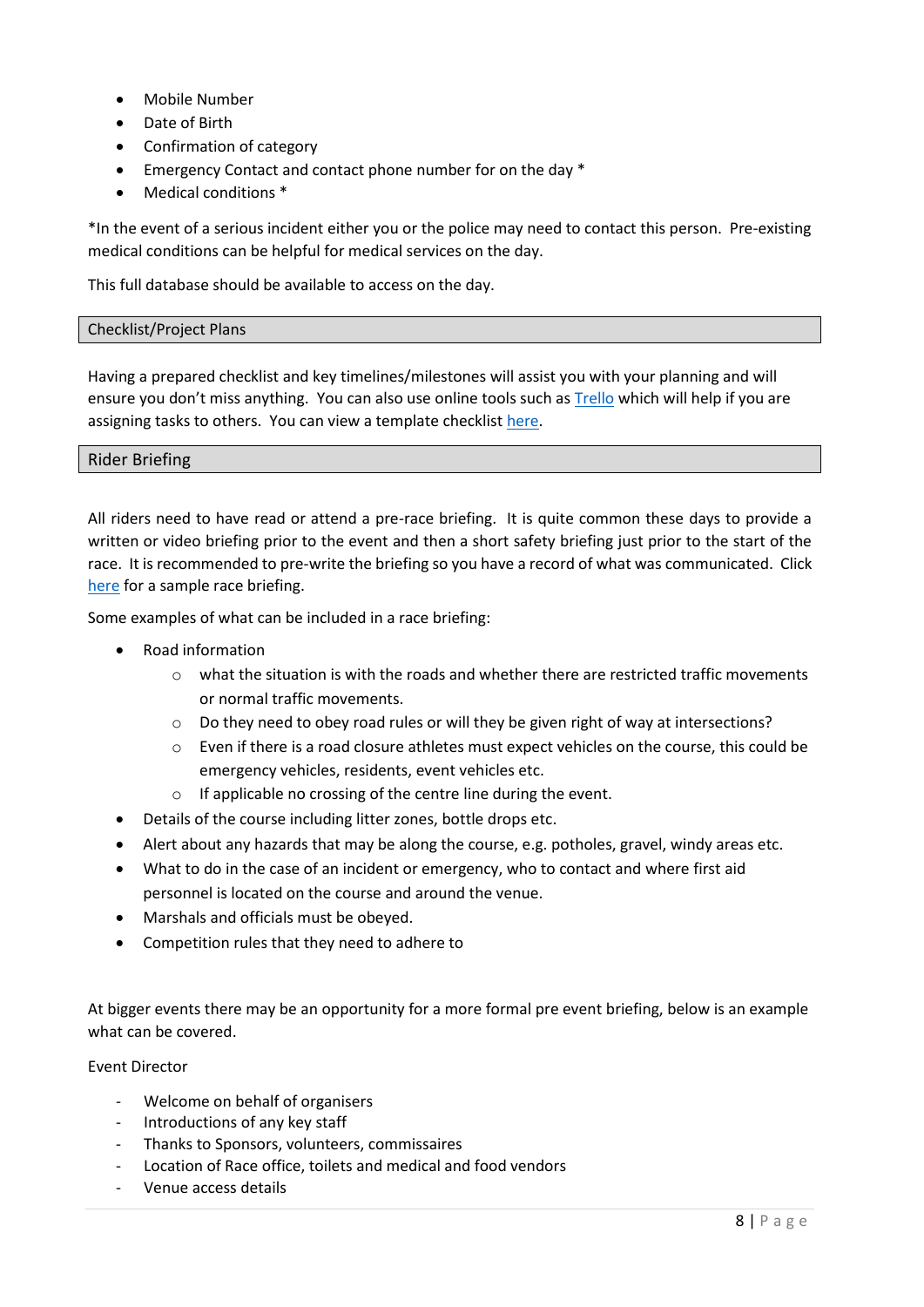- Parking instructions
- Team Managers responsibly to pass on information to Riders
- Key Information in the Event Manual including key contact numbers
- Smoke, Drug, Alcohol and DRONE free event
- How results will be displayed
- Contingency planning
- H&S commitment
- Event not responsible for your equipment
- Reporting any incidents or accidents
- Confirm website and social media

#### Race Manager

- Roads are OPEN, riders to keep left at all times
- Warm up options
- Process if rider withdraws during race
- Specific hazards on course
- How to get medical assistance
- Parking
- Expectation for equipment (tents tied down etc)
- Weather update
- Venue specific details if required
- Course specific details if required

#### **PCP**

- Information as already promoted (event manual and communiques)
- Process for scratching
- Process for sign on
- Process for roll out
- Expected behaviour of riders and schools
- Rules on Littering
- What rules the event is operating under
- Uniform / clothing confirmation
- Where to place numbers
- Medal presentation expectations and protocol
- Any questions

### <span id="page-8-0"></span>Council Consent/Permits/Licences

Where the event is being held in a public area (roads, parks venues etc) the event will be required to have Local Council and/or Regional Council permit or consent to run event. Council requirements vary around NZ with standards and documentation that is required and generally a fee associated with applying for an event permit. Council staff will be able to help with the completion of the applications.

If a consent or permit is not required, it is recommended a letter of acknowledgement be provided by the Local Council and/or Regional Council for your records.

Depending on the nature of the event you may need to apply for other licenses and permits aside from your event permit. Examples are:

Amusement device permit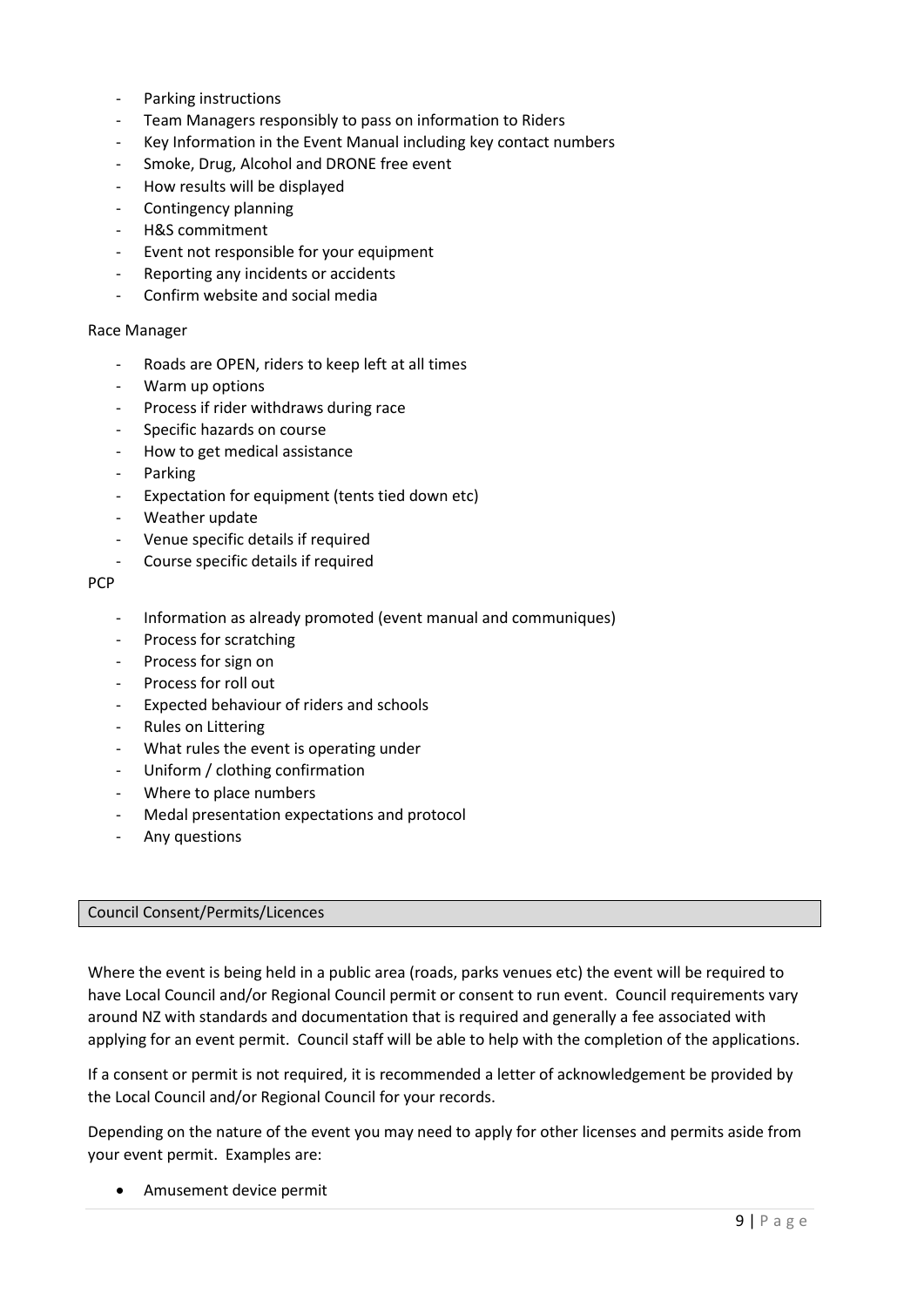- Fire permit
- Food stall health registration
- Liquor license
- Trading and performance licenses
- Temporary structure and building consent
- Resource consent

Below is a list of what may be required by the council to grant approval:

- Program of activity for the event including setup, during the event and pack down
- Site map of the event area The map should indicate location of all activities, toilets, first aid stations, food stalls, parking areas, lost persons' facilities, access for disabled people, security, refuse stations, transition area, marquee layout, etc
- Traffic Management Plan (TMP) If the event is changing the normal use of any road then a traffic management plan will be required by the council. If the event is on a state highway Opus International will need to be contacted as well. The TMP will need to be written by a suitably qualified person/company
- Local councils will require a letterbox drop of a notice advising of the race, they will give specifics on when it needs to be delivered and to whom.
- Health and Safety plan
- Copy of Insurance Certificate
- Signage each council has specific rules around signage for events. You will need to contact the council before erecting any signage on regional roads or Transit NZ for State highways
- Contact emergency services it is important to let emergency services know about the event, not only out of courtesy but also so they will then be aware of what is happening on that day in order to co-ordinate emergency responses around the event, whether it be directly relating to the event or outside the event. The main services that need to be contact include, police, fire service, ambulance, hospital and coastguard. The council will be able to help with contact details for these services
- Waste management plan

### <span id="page-9-0"></span>Traffic Management Plan

If your event is on a road, or will cause high traffic volumes and congestion, you will require traffic management. A traffic management plan will need to be approved by the local council and/or NZTA and aim to comply with the [Code of practice for temporary traffic](https://www.nzta.govt.nz/resources/code-temp-traffic-management) management (COPTMM) and any council requirements.

There are many providers throughout NZ that can assist with this service and your local council will be able to provide you with names of those in the area whom provide a suitable service.

If you have a generic plan that you run your regular club activities under and are using the same course for a larger event, you will be required to advise the council of the change in activity to ensure it is still compliant.

Your council is the best place to start if you have any questions on Traffic Management as they will ultimately be the ones approving your plan.

#### <span id="page-9-1"></span>Waste Management Plan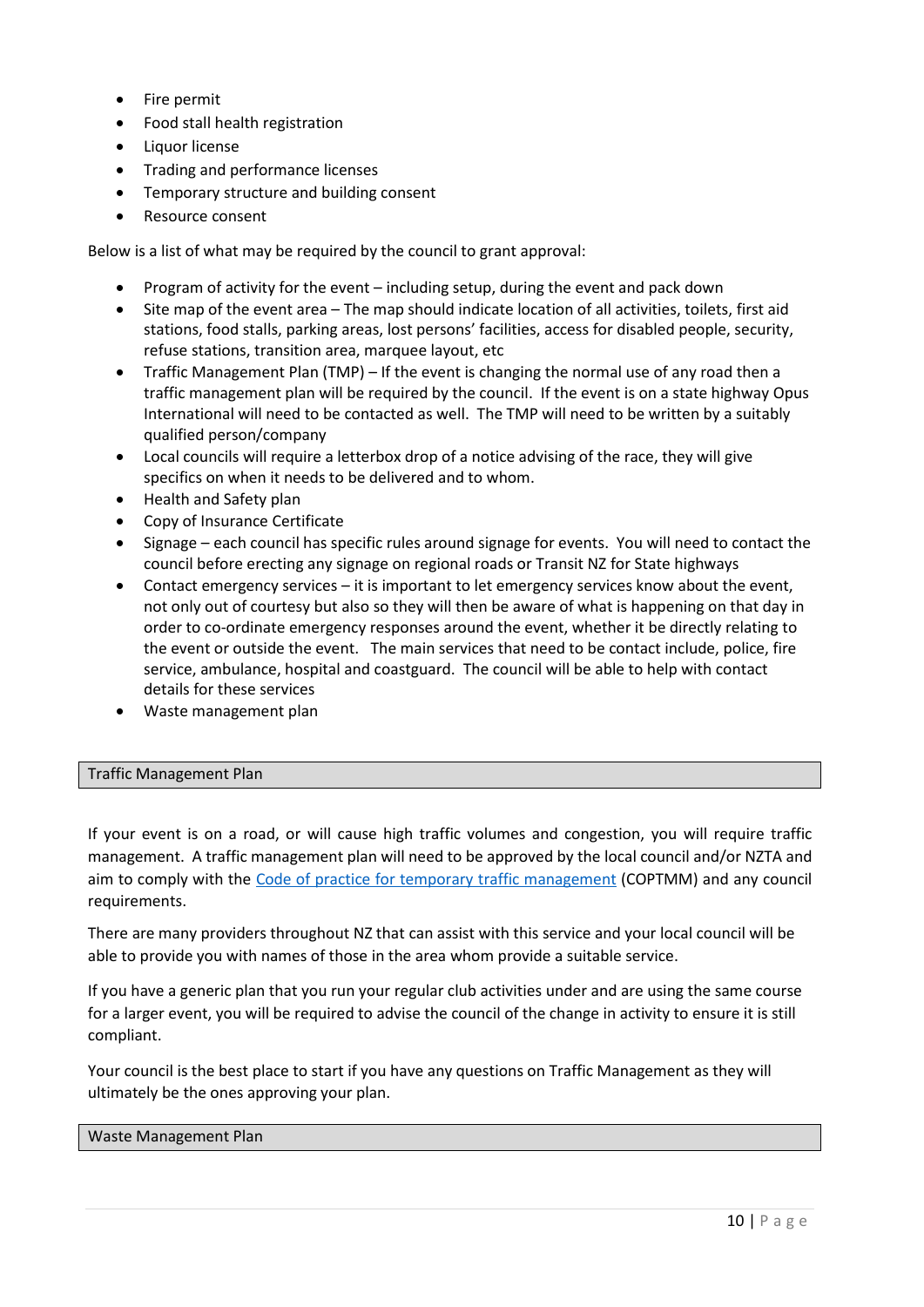As a responsible Event Organiser you need to plan and consider the environmental impact. As part of this, many Councils require a waste management plan to be submitted outlining how rubbish will be collected and disposed of during and after the event. This includes placement of bins and general cleanup of the event area:

Items to be included in a Waste Management plan include:

- Number and location of bins available (including aid stations)
- Timetable and person responsible for set-up of bins, and removal of rubbish
- Arrangements for site clean-up
- Recycling options

### Resources

- **[Greener Events Guide](http://www.mfe.govt.nz/publications/sustainability/greener-events-guide-practical-guide-reducing-environmental-impact-you-6)**
- [Waste Management Template](http://www.aucklandcouncil.govt.nz/EN/newseventsculture/planyourevent/Documents/eventswastemanagemetnplan.pdf)

### <span id="page-10-0"></span>Insurance

The intention of insurance is to reduce or remove a large financial loss or pay-out in the event of being sued or the insurable event happening.

The limits of liability also need to meet the requirements of any local or other authority's consents/obligations.

For many councils, Organisers are required to demonstrate a Liability Insurance Policy covering event related liabilities (public liability, management liability (including Statutory Liability), NZ Exemplary Damages and Forest & Rural Fire (if applicable). Councils may determine the level of cover required, depending on the activity. It is recommended that you contact your insurance provider to discuss your event and have them advise you on the type of cover recommended.

As an example Cycling New Zealand Affiliated clubs receive access to the Cycling New Zealand's insurance policy which provides comprehensive liability cover with the following sub-limits:

- Public Liability \$5m
- Management Liability (includes Statutory Liability) \$2m
- NZ Exemplary (Punitive) Damages \$2m
- Forest & Rural Fires Act (including trail maintenance & construction) \$2m

Please note, the intent of the Cycling New Zealand Insurance policy is to provide cover for regular/normal club event activity (i.e. weekly rides and events for club members). If the club is undertaking event/s that are not considered regular/normal club activity (i.e. events that are open to International riders, events that are only partly organised by the affiliated club, events that include noncycling activity etc) the club is advised to contact Cycling New Zealand to ensure this activity is covered under the Cycling New Zealand liability Policy.

The insurance company may deem the activity to be within the scope of the policy but require the activity to be specified on the policy due to additional risk. There may be additional premium cover (required to be paid by the club). **Any event that is required to be specified by our insurance provider will be required to go through the Cycling New Zealand Event Certification process before it is endorsed to the insurance provider.**

If the activity is deemed to beyond the scope of the policy, or the club is not willing to pay any additional premium, then the club will be required to obtain independent cover (outside of the Cycling New Zealand policy) for that activity.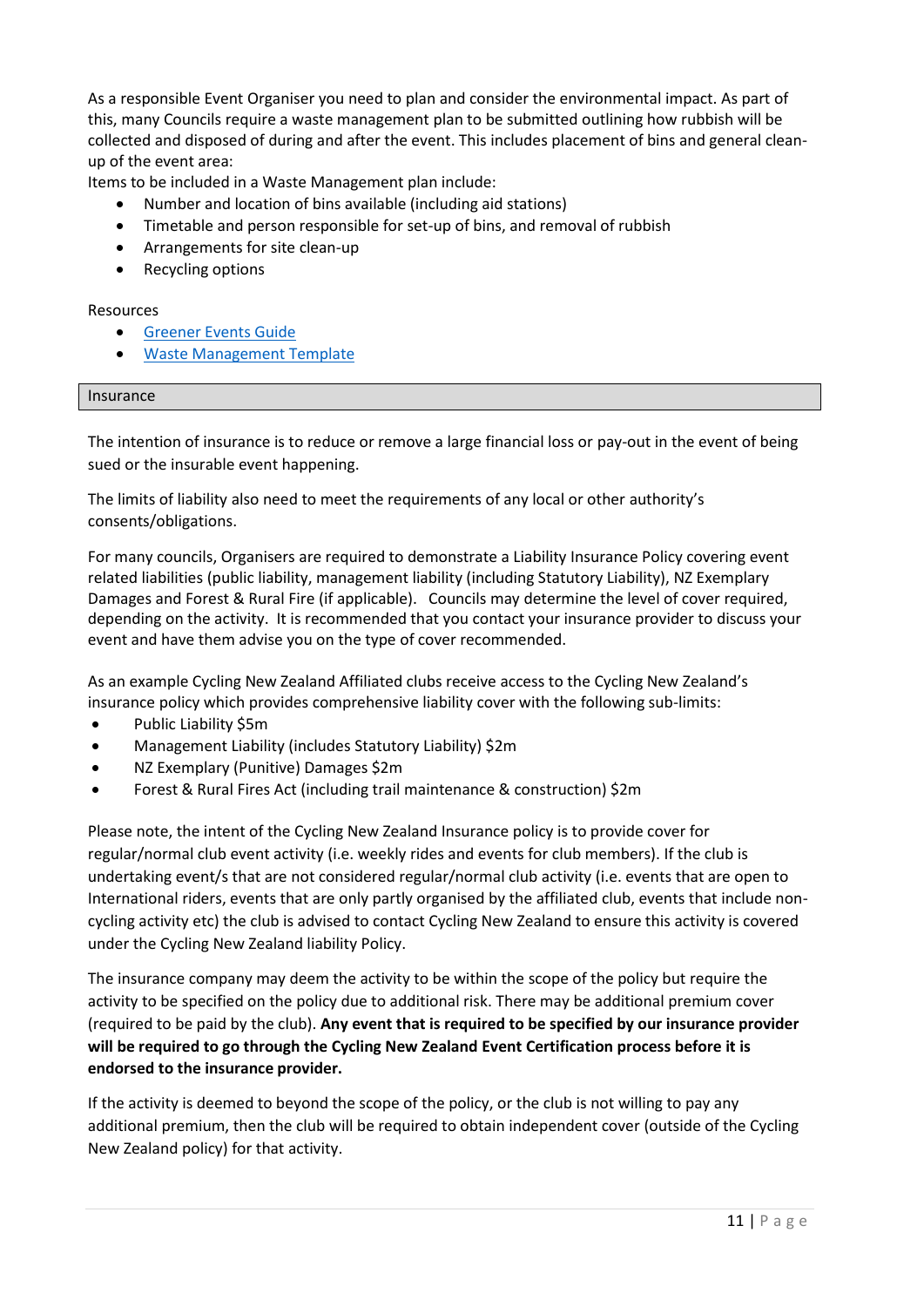#### <span id="page-11-0"></span>Landowner Permission

If your event is being held on DOC, Iwi or Private land, you will need to get approval from the respective landowner. Generally the land owner will want to see your insurance certificate and also your Safety Management Plan.

The Resource Management Act recognises that Māori have a special cultural and spiritual relationship with the environment and a role in helping to safeguard it on behalf of all New Zealanders. The local Council will be able to provide you with contact details for the relevant Iwi authority.

DOC will require your Safety Management Plan to be audited by an approved company. Information on the DOC permit process can be found at the following link: [Sporting Events on DOC land](http://www.doc.govt.nz/get-involved/apply-for-permits/business-or-activity/sporting-events/)

# <span id="page-11-1"></span>Anti-Doping

Cycling New Zealand and its Member Organisations are committed to the advancement of clean sport that rejects cheating through the use of performance enhancing drugs and methods.

Cycling New Zealand works in partnership with the national anti-doping organisation, [Drug Free Sport](http://www.drugfreesport.org.nz/)  [New Zealand](http://www.drugfreesport.org.nz/) (DFSNZ) to:

- Promote a culture of clean sport
- Deliver anti-doping education
- Organise and implement testing programmes
- Report doping and suspicious activity
- Support athletes to compete drug free

Sanctioned events (as all riders are required to be members of Cycling New Zealand) are required to support th[e New Zealand Sports Anti-Doping Rules](https://drugfreesport.org.nz/national-sports-organisations/the-anti-doping-rules/) adopted by Cycling New Zealand. This means that DFSNZ can select your event to conduct testing at. If DFSNZ select your event you will not be required to pay for the testing but you will be required to provide the facilities to enable this to proceed. Click [here](https://www.cyclingnewzealand.nz/media/2623/2623.pdf) for the facility requirements. If your event is not selected, you can contact DFSNZ and arrange testing at your own cost.

#### <span id="page-11-2"></span>Medical Services

It is fair to anticipate and expect that there will be accidents/incidents during a cycle race and the Event Organiser will need to consider their response plan in the event of an incident. It is recommended that the services of a first aid company are contracted for an event. A smaller event may determine that sufficient cover can be provided by trained first aiders on a voluntary basis however there are a number of items that need to be considered when making these decisions.

- Location of event
- Duration of event
- Estimated participants and spectators
- Demographic of participants (youth, elderly, elite they all bring additional risk)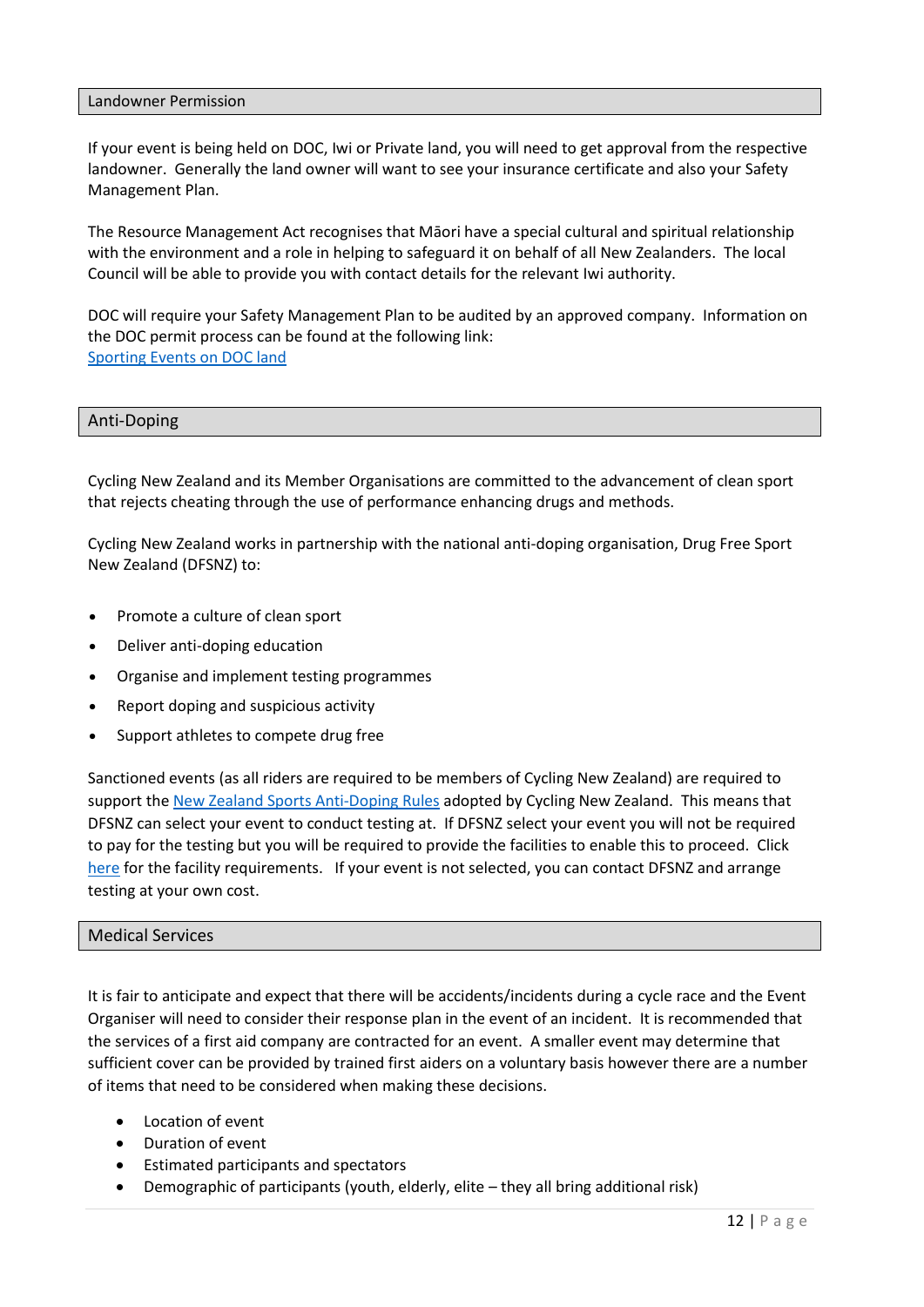- Type of event endurance, bunch racing, time trial, etc.
- Predicted weather conditions

Based on this information the medical provider will assess your event and recommend the level of care that is required. Additional points to consider for medical:

- Medical staff need to be included and informed of Health and Safety procedures
- Local hospital needs to be informed of event
- Medical team need to be included and briefed on communication plan
- It is important that they are located in an area that is visible to participants and have adequate signage
- The course needs to be accessible for the medical team and ambulances. You may need to consider golf carts, mountain bikes or quad bikes for easier access.
- Located at the venue where they can easily bring in or evacuate an ambulance if required during the event. Ideally in sight of the finish line.
- Plan ambulance emergency access routes
- Medical conditions collected from athletes when they enter
- Place medical at the most dangerous or at risk areas of the course

Monitor the weather conditions prior to the event and prepare for all conditions, cold and hot etc.

Service providers include [St John,](https://www.stjohn.org.nz/) an[d Pro Med](http://www.promed.ac.nz/)

# <span id="page-12-0"></span>Resident and Business Notification

Resident and businesses who may be impacted due to your event (e.g. on or near the course) need to be notified about the event. This will help to minimise the chance of any incidents and reduces the amount of negative feedback about the event. A letter drop can be conducted to inform residents and businesses of the road closure/Traffic Management plan. For bigger letter drops you can contract companies such as [PMP](http://pmplimited.co.nz/) or [NZ Post.](https://www.nzpost.co.nz/)

The local council will be able to give you more details on who might be effected by the event. Below is a list of some of the people that you might need to contact to inform them about your event:

- Residents on and around the course
- Retailers Association
- Businesses on the course
- Delivery vehicles such as milk, bread, etc
- Bus services
- Local Trucking Companies

If your event is on rural roads, it is recommended you notify th[e New Zealand Trucking](mailto:richard@can.org.nz?subject=Cycling%20Event%20) Association who can provide communications to a wide range of trucking operators in the area. It is also recommended to contact Fonterra directly [here.](mailto:DLTeamPlanning_Dispatch_Management_Team@fonterra.com)

### <span id="page-12-1"></span>Volunteers & Marshals

Very few events run without volunteer assistance and it is important to treat your volunteers the same as your workers.

Often the hardest part to an event is recruiting volunteers. These days most groups will want a donation for their time that will go towards their group or club. Generally, it is easier to work with a group or club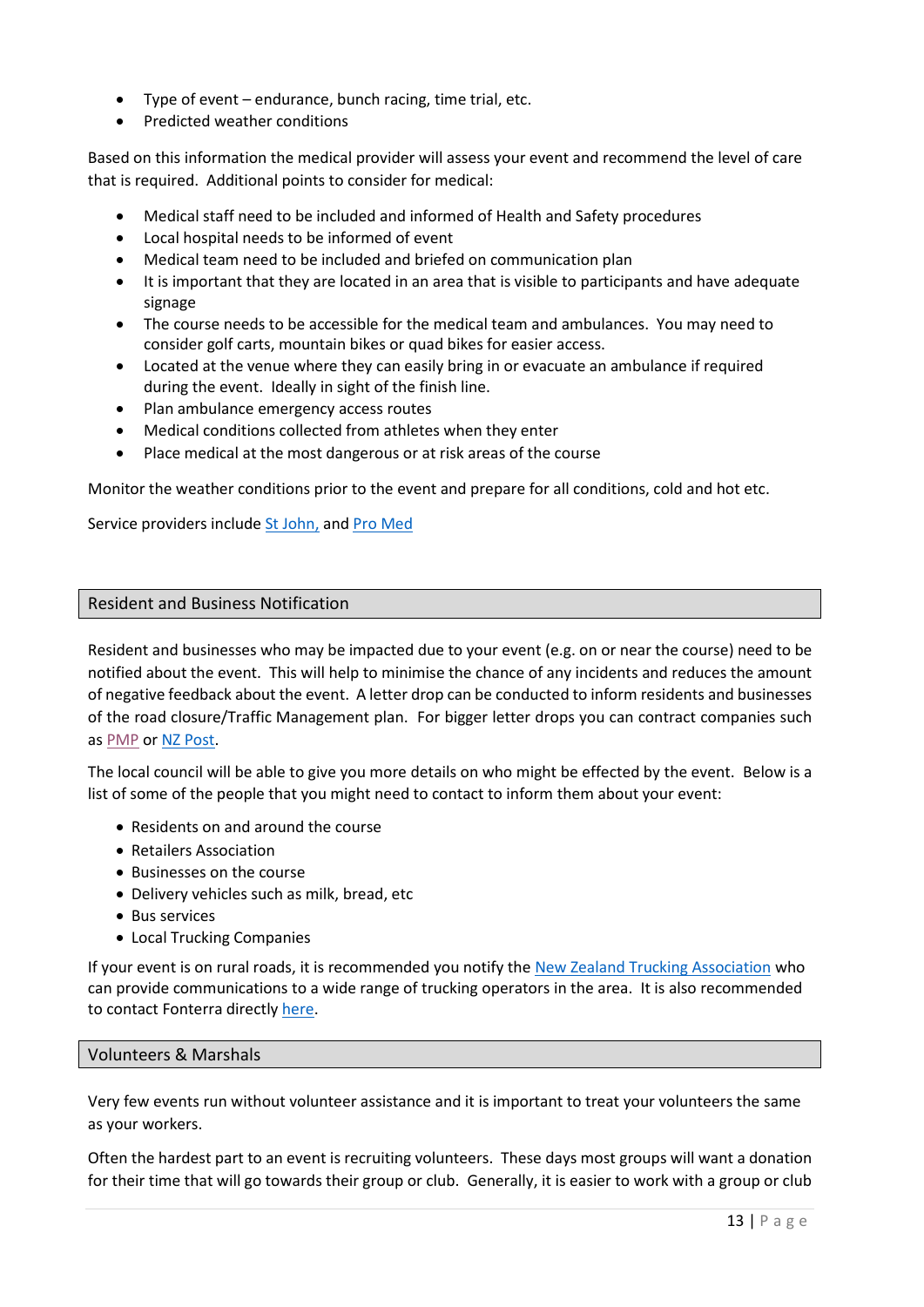rather than individuals as you will be able to work with one lead person to manage the whole group.

You can find volunteers through:

- Club members
- Word of mouth ask around and see who has some spare time or skills you need
- Asking groups your organisation is already associated with
- Joining your regional volunteer centre who can help you find volunteers and also help build capability in your organisation
- Listing your role online through a volunteering website like SEEK Volunteer or Skills for Change.

Volunteering NZ has some great tools and information on their website:

<http://www.volunteeringnz.org.nz/find-volunteers/>

It's important to keep volunteers motivated and satisfied. Some key points are:

- Be prepared for them and make them feel welcomed
- Inform them in advance how much time they will be required for
- Ensure they receive a briefing prior to the event and give them the opportunity to ask questions
- Ensure you have planned snacks/food and breaks if required
- Consider how your volunteers will get to and from the venue and where they can park
- Include volunteer photos in your event photography so they feel included
- Host a thank you event or send them a thank you email
- Encourage feedback

Marshals at the event are key to ensuring the safety of riders and spectators. Key points for Marshals:

- If the marshals are located on the roads they need to be a minimum of 18 years and will need a high-viz vest which is compliant with Code of practice for temporary traffic management (COPTMM)
- Ensure Marshals are given adequate training, information and details on their location prior to being deployed
- Ensure a communication plan is in place especially an Emergency Response Plan and that the marshals know their role in this
- During the briefing give the marshals opportunities to ask questions and ensure that they are 100% aware of what their role entails and are comfortable to be able to carry out their tasks.

### <span id="page-13-0"></span>Commissaires

Commissaires are the officials of the Cycling World. Regardless of the level of competition, having qualified sports officials brings value through alignment with cycling best practice, ensuring the integrity of due process in competition and encouraging the right values and etiquette of the sport.

They support the safety of riders and ensure that the sporting rules are respected. They support organisers, contribute to the improvement of the quality of races and are fully involved in the development of the rules of cycle sport. A Commissaire can assist you with course selection, venue layout, programme/schedule and of course advise on the rules of racing.

Commissaires in New Zealand are trained by Cycling New Zealand and are located all around the country. Your local cycling club is the first place to start if you are looking for a Commissaire. Cycling New Zealand hold the database and manage a private facebook group.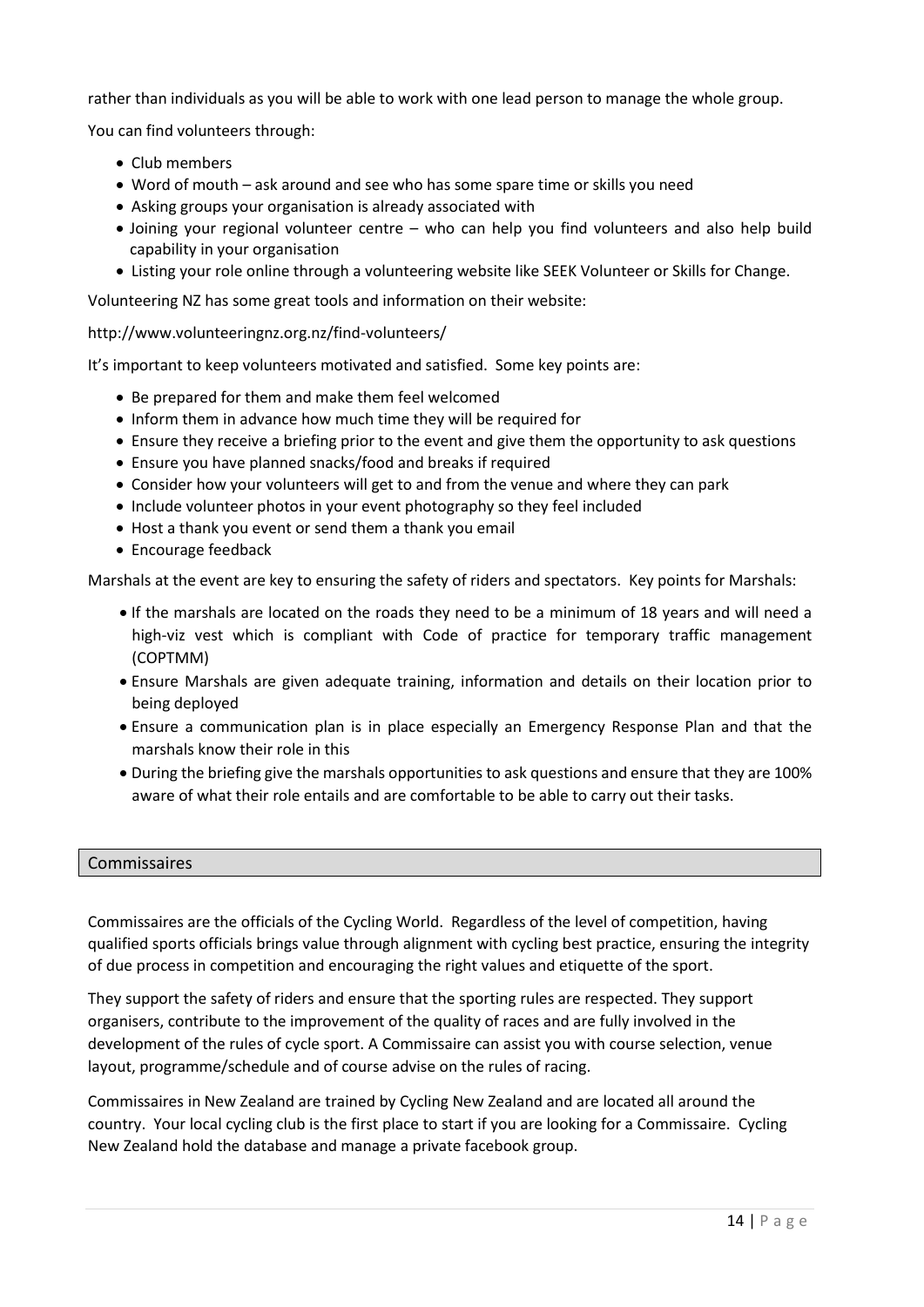Commissaires volunteer their time to the sport of Cycling. They should be treated with the same care as your volunteers. To ensure sufficient cover for your event, you may need to invite Commissaires from outside your area. It is an expectation that their accommodation and travel costs are covered and that food is provided while they are attending the event.

It is a requirement of Cycling New Zealand Sanctioned events to have current and appropriately trained Commissaires. Cycling New Zealand can assist with this process.

Click [here](https://www.cyclingnewzealand.nz/coaches-and-officials/commissaires) to find out more about becoming a Commissaire. Contact [Cycling New Zealand](mailto:events@cyclingnewzealand.nz?subject=Commissaires%20Required) if you require Commissaires for your event.

### <span id="page-14-0"></span>Emergency Management

Emergencies can occur during the event and likely scenarios should have be considered and appropriate plans developed to manage these. Emergencies include Fatality, serious harm, missing persons and natural disasters such as fire, earthquakes and flooding. Flow charts are a simple and quick guide to refer to in these times of likely stress.

Things to consider when building these responses are:

- In the case of an emergency you should call 111
- Ensure any response persons attending incident keep themselves safe
- Establish who is responsible for managing the situation and implementing any emergency procedures (e.g. Event Director)
- What group of people should you include in decision making (e.g.Chief Commissaire, Race Manager, Medical Personnel, Traffic Management Personnel etc)
- Who is responsible for speaking to the media and what is your media policy for others
- Do you have a prepared statement available to release if required or requested by media.
- If there is a fatality you must notify the police (and Worksafe) immediately
- In the case of fatality only the police should notify next of kin
- What stakeholders should you notify (board, CEO, sponsors, councils etc)
- Ensure there is a debrief when possible and arrange any support for those involved.
- Collect witness details and any personal items from the scene
- Consider what the factors are to consider event cancellation or postponement.

### <span id="page-14-1"></span>Rules, Regulations and Guidelines

Cycling New Zealand is the representative of UCI in New Zealand. Sanctioned events are subject to the rules of the UCI and any rules, regulations and guidelines issued by the sport in New Zealand.

Cycling New Zealand licenced riders and officials are subject to the rules, regulations and policies of the sport and those of their member organisation and Cycling New Zealand.

Sanctioned Road and Track events are governed b[y Cycling New Zealand Road and Track Regulations](https://www.cyclingnewzealand.nz/road/cnzrt#regs) in conjunction wit[h UCI rules.](http://www.uci.ch/inside-uci/rules-and-regulations/)

Sanctioned MTB events are governed by the [MTBNZ Technical guidelines](https://www.cyclingnewzealand.nz/mtb/mtbnz) in conjunction with [UCI rules.](http://www.uci.ch/inside-uci/rules-and-regulations/)

Sanctioned and Schools events are governed by the [Cycling New Zealand Schools rules.](https://schools.cyclingnewzealand.nz/about-us/rules-and-regulations)